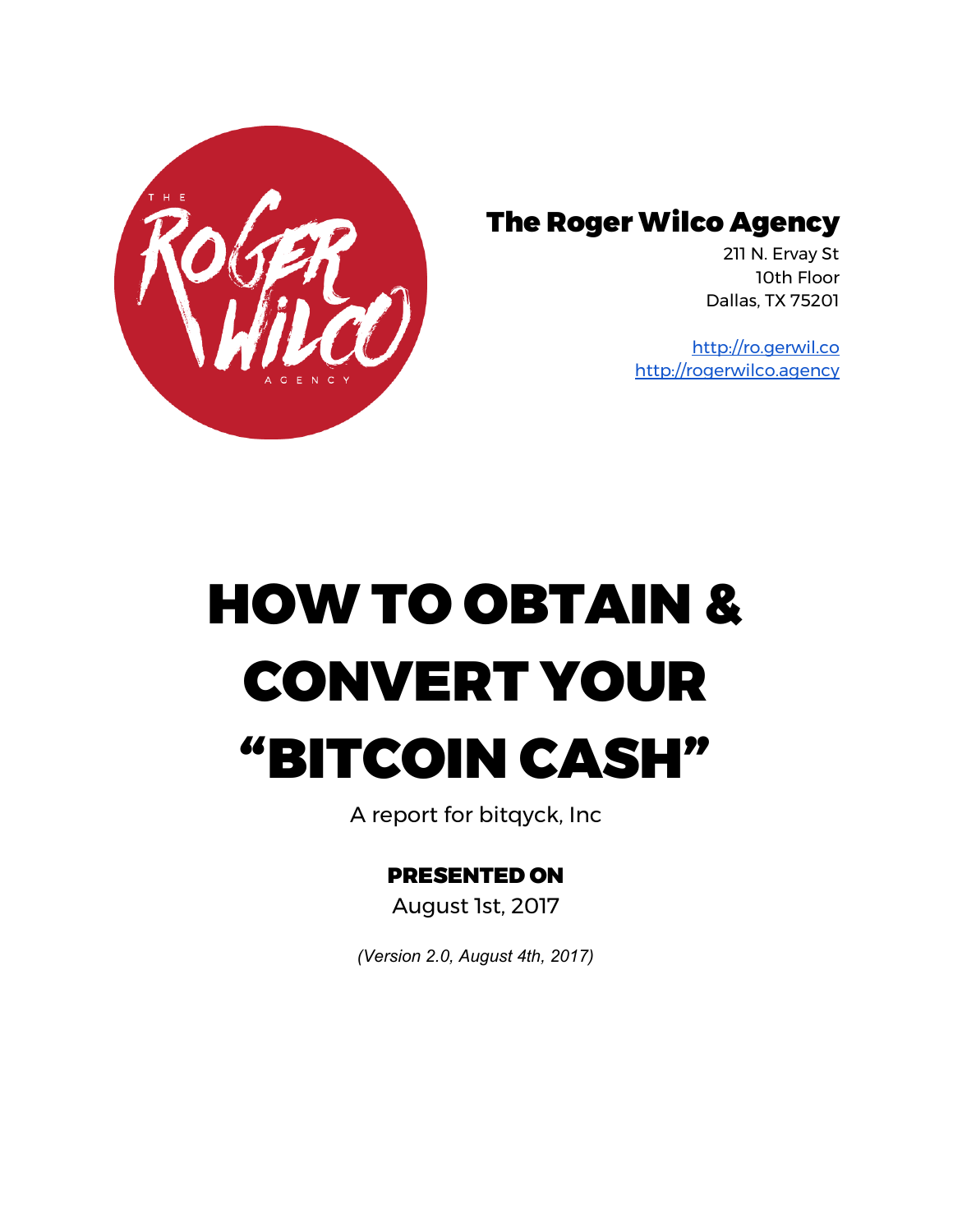

- 1. Bitcoin Cash Overview
- 2. Liquidating
- 3. Selling your BCC
- 4. Who is Roger Wilco?

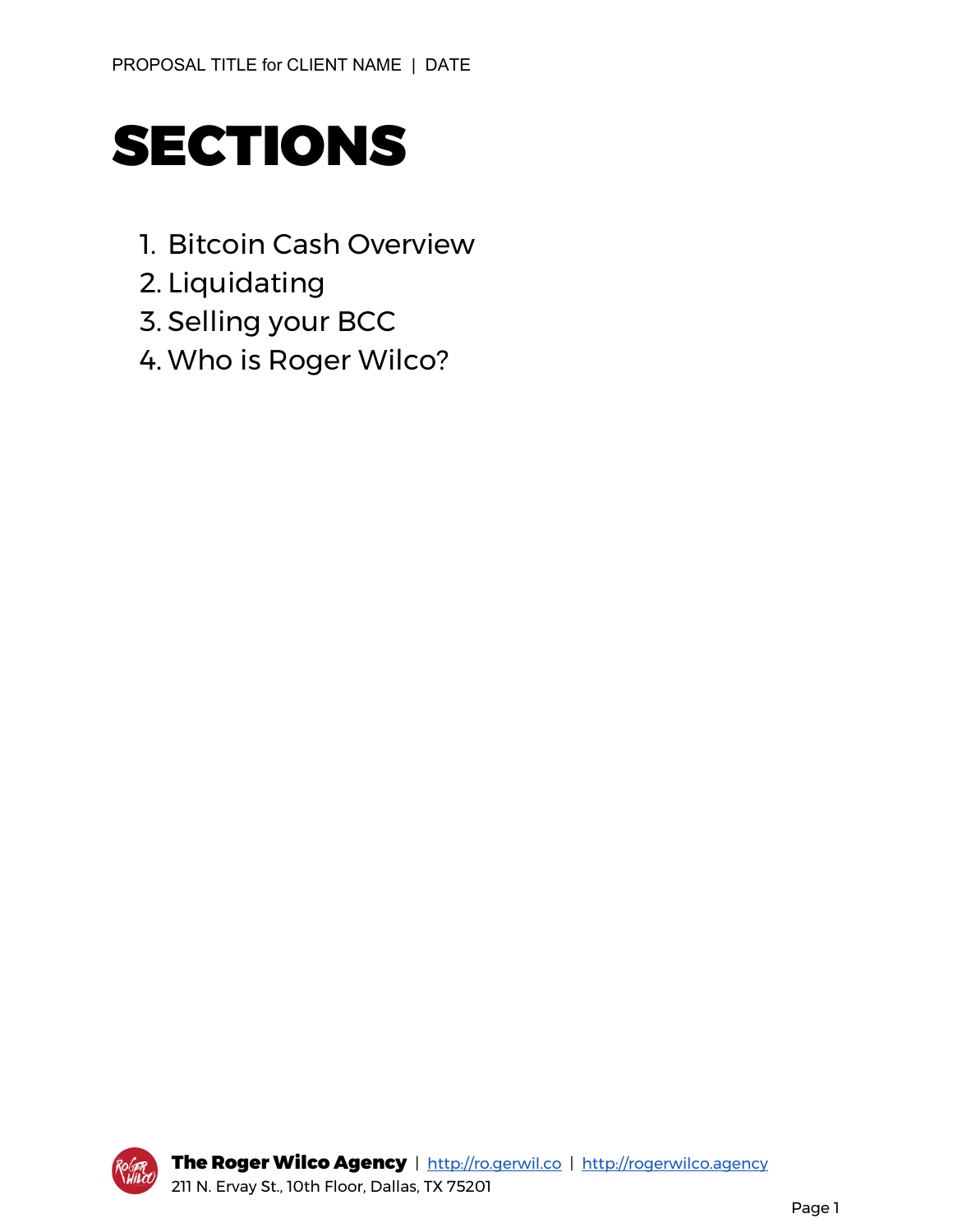# 1 BITCOIN CASH OVERVIEW

## IF YOU'VE BEEN SLEEPING UNDER A CRYPTO ROCK FOR A WEEK, THIS'LL CATCH YOU UP

For the last couple of years, there's been an overbearing elephant in the room of this amazing technology called Bitcoin: ridiculously long transaction resolution times. Several weeks ago, after far too much politicking between the various software developers who work on Bitcoin's core code, a conclusion was reached on how the problem should be solved. Unfortunately, a small contingent of folks in the minority opinion of the negotiations remained upset about the solution, and led a small "rebellion," called the UAHF (User Activated Hard Fork).

The results of which were that the blockchain split on August 1, 2017, and anyone who controlled their private keys in a wallet had double the number of tokens they had previously.

Specifically, for example, if you had a bitcoin in your walled in July, on August 1st, you still had one Bitcoin in that wallet, and also one token in your new "Bitcoin Cash" wallet.

As many predicted, the tools, mining, support and code around "Bitcoin Cash" are very weak and unreliable. It is the advice of Roger Wilco that any BCC should be immediately liquidated. This is the second version of that guide which will help you through the process.

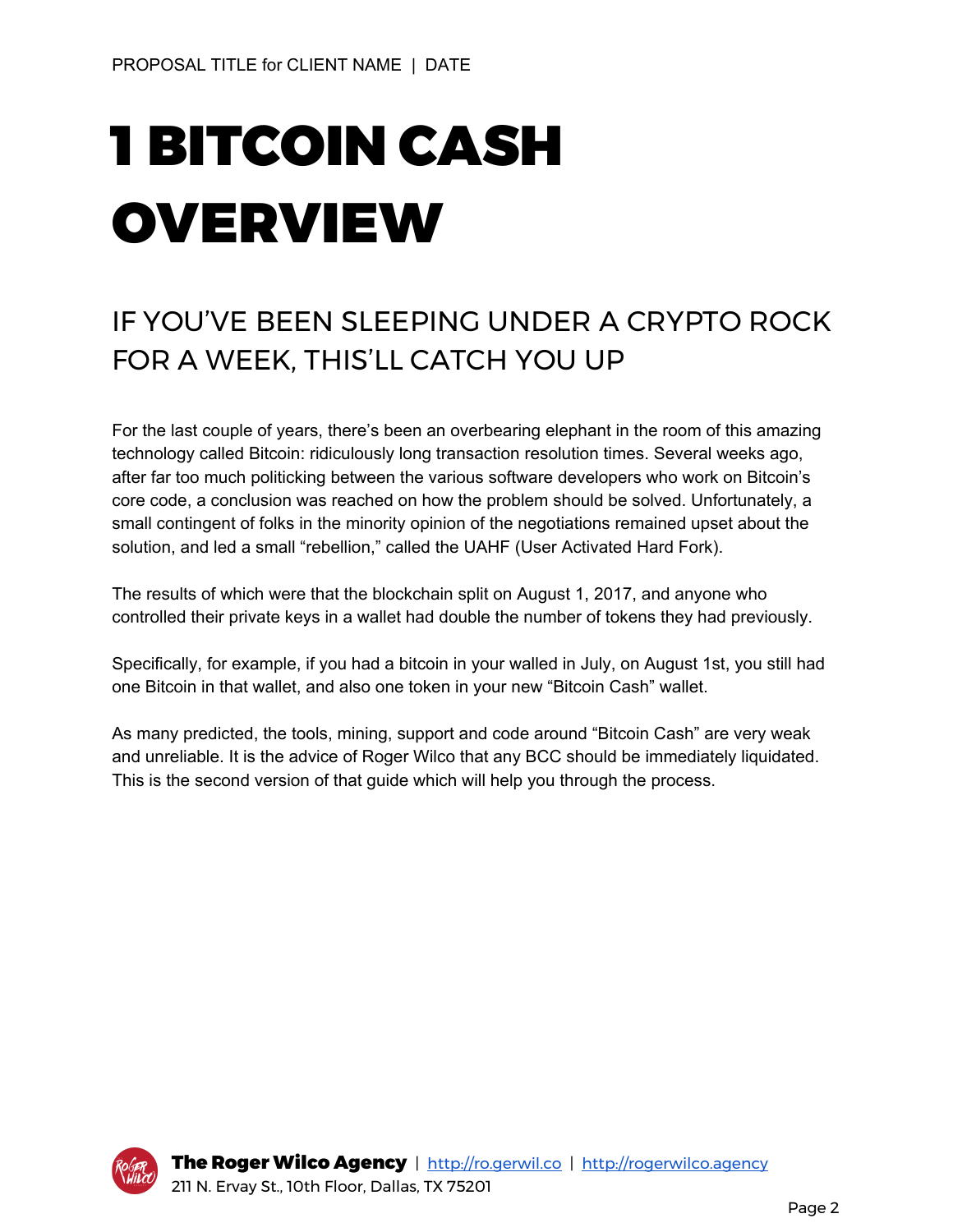## 2 LIQUIDATING

## IF YOU HAVE ACCESS TO AN ANDROID PHONE, SAFELY LIQUIDATING IS MUCH EASIER THAN IT WAS IN VERSION 1.0 OF THIS DOCUMENT

This guide assumes that you've got control of your private keys, and you're using a BIPxx passphrase compatible wallet, or you have your private keys.

Examples of types of things that would not fit either of these categories would be:

- Coinbase
- An exchange
- A web-only wallet

If you fall into these categories, and you want to liquidiate or obtain your BCC, you need to contact the support team for whomever you're using to store your Bitcoin.

Examples of types of things that *would* fit these categories would be:

- JAXX
- Coinomi
- Mycelium
- A paper wallet
- A hardware-locked wallet like Trezor

### BIPxx

Your first step will be to locate your BIPxx passphrase, the (probably) 12 word phrase used for restoring your wallet.

It will look something like this:

#### hockey head novel enroll frog guess update depart subway scale movie away

The next step is that we'll need to get our Android phone ready, and install the app Coinomi from the Google Play marketplace. This is a trustworthy wallet application that gives you full control of your private keys, and (as of this writing) has had no major design or security flaws found in it.

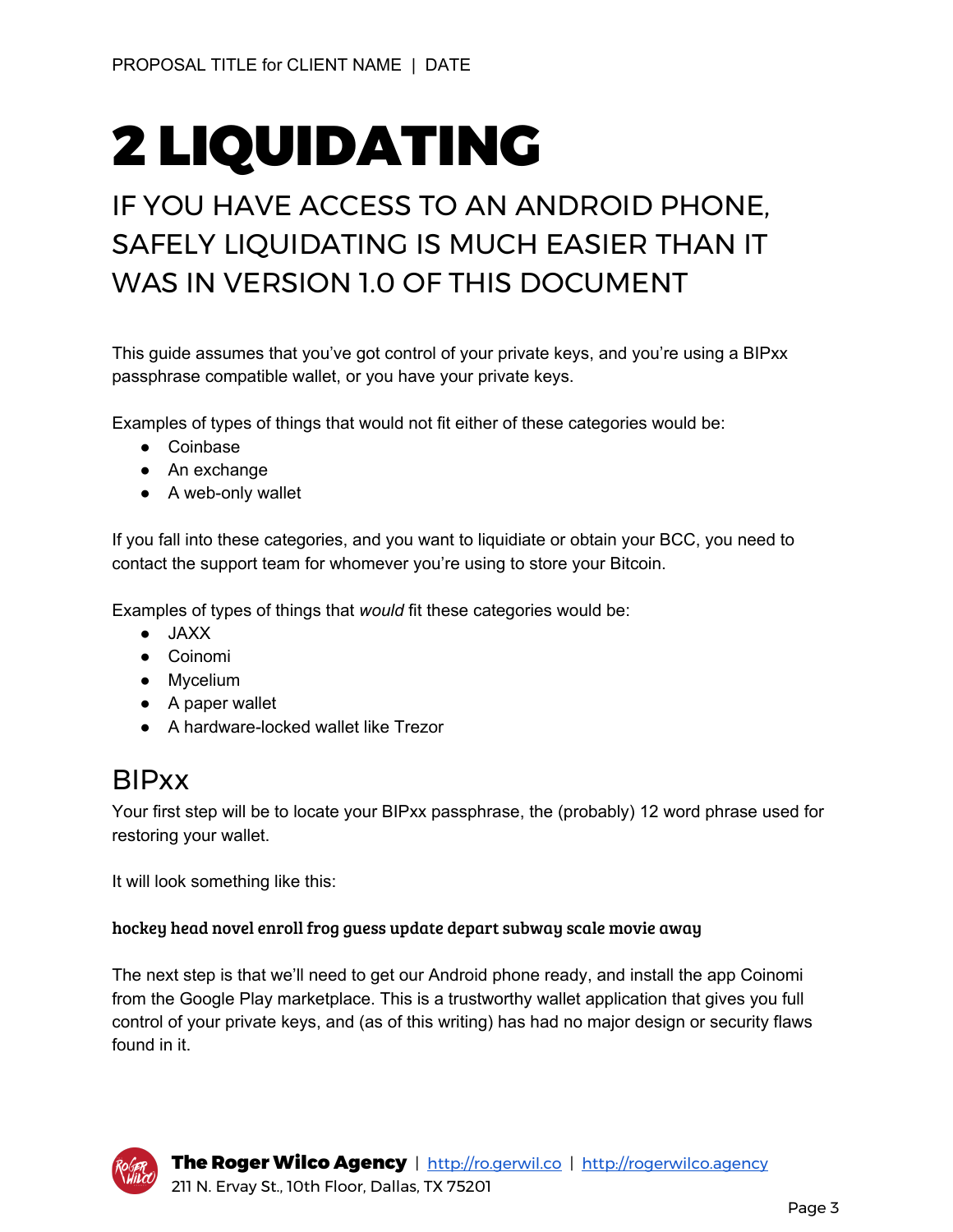| Step-by-step guide.                                                                                                                                                            |                                                                                                                       |
|--------------------------------------------------------------------------------------------------------------------------------------------------------------------------------|-----------------------------------------------------------------------------------------------------------------------|
| <b>● 団 〇 ● ● ● ∞ 8 多 第 .11 80% ■ 10:07 AM</b>                                                                                                                                  | <b>□●団◇●●●</b> ● ● ■● 10:08 AM<br>$\blacksquare$<br>Please enter your recovery phrase:<br>剽<br>Use a BIP39 passphrase |
| Welcome to Coinomi wallet<br><b>CREATE A NEW WALLET</b><br><b>RESTORE A WALLET</b>                                                                                             | <b>NEXT</b>                                                                                                           |
| $\leftarrow$<br>$\overline{\phantom{a}}$<br>$\Box$                                                                                                                             | 画<br>囗<br>≓                                                                                                           |
| If you're not already using it, when you start<br>the app, you'll be prompted to create or to<br>restore a wallet. In this instance, you'll be<br>wanting to restore a wallet. | Type your recovery phrase here.                                                                                       |

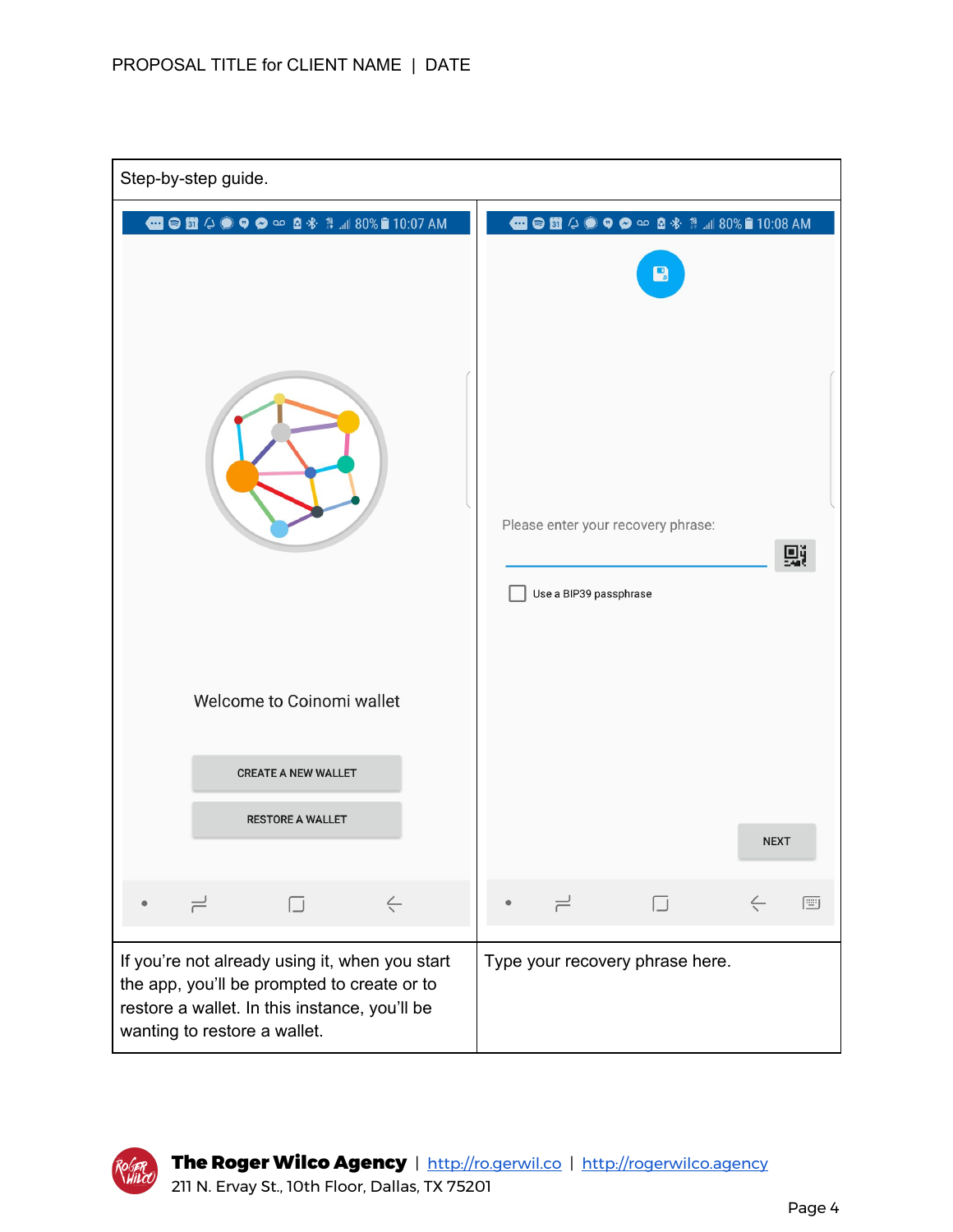#### PROPOSAL TITLE for CLIENT NAME | DATE

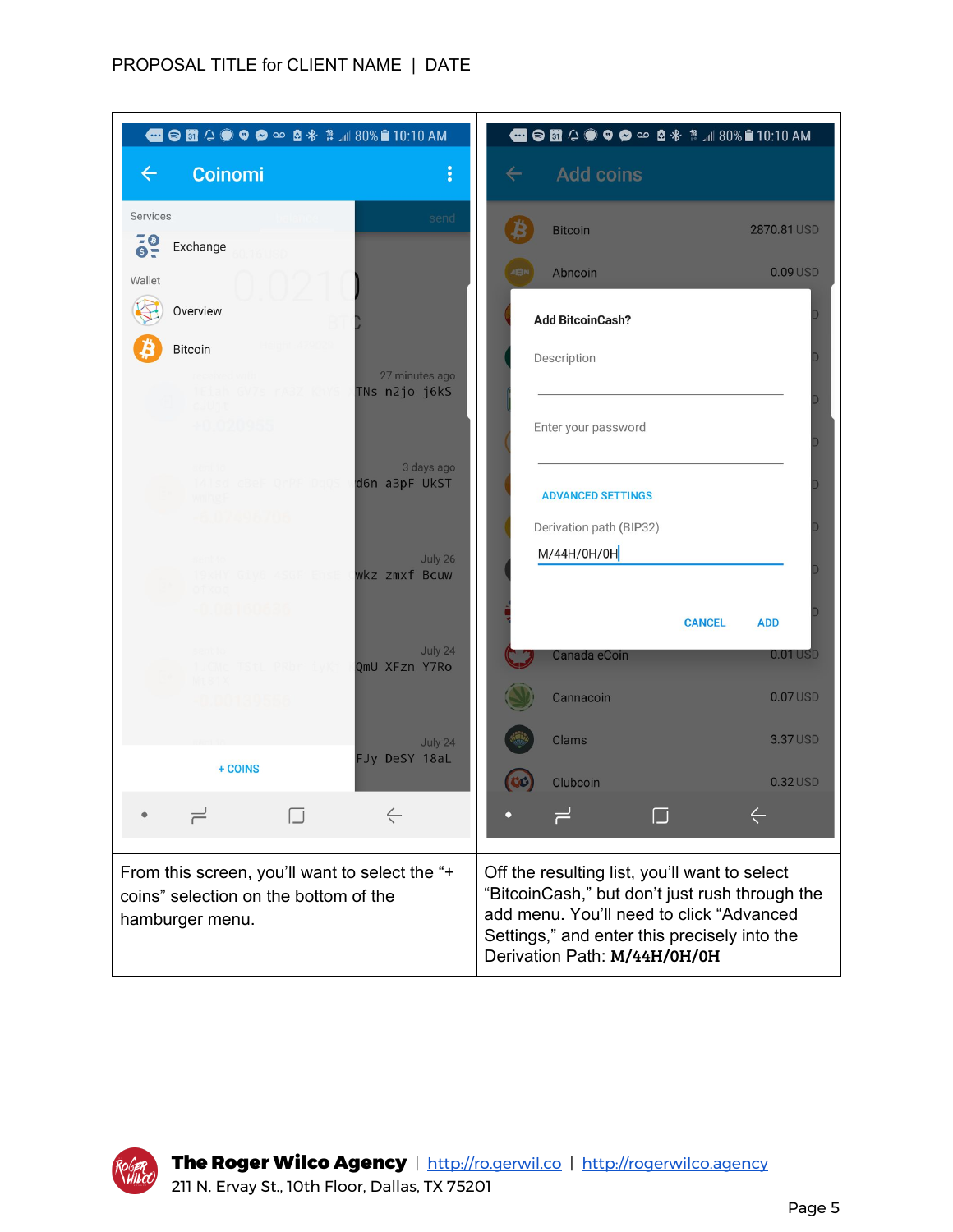## PRIVATE KEY ENTRY / PAPER WALLET

A popular way to secure large sums of Bitcoin is to put it in "cold storage" using a paper wallet. Restoring these private keys requires just an extra step using Coinomi.

|                         | Step-by-step guide.                                                                                                                    |                                     |              |             |                                    |                                                                                                                                                                                |              |   |
|-------------------------|----------------------------------------------------------------------------------------------------------------------------------------|-------------------------------------|--------------|-------------|------------------------------------|--------------------------------------------------------------------------------------------------------------------------------------------------------------------------------|--------------|---|
|                         | <b>□●固○●●◎◎图*#』78%自10:19 AM</b>                                                                                                        |                                     |              |             |                                    | <b>□●団↓●●●◎</b> ● ● ■● # # 78%■10:19 AM                                                                                                                                        |              |   |
|                         | <b>BitcoinCas</b>                                                                                                                      | Refresh                             |              |             | <b>Sweep paper wallet</b>          |                                                                                                                                                                                |              |   |
| receive                 |                                                                                                                                        | Sign/verify message                 |              |             | Coinomi wallet.                    | You are about to transfer coins from a paper wallet to your                                                                                                                    |              |   |
|                         | 0.00                                                                                                                                   | Account details                     |              |             | paper wallet for security reasons. | After the transfer is complete, please avoid reusing the                                                                                                                       |              |   |
|                         |                                                                                                                                        | Sweep wallet                        |              |             |                                    | Supported formats: WIF, BIP38, Mini private key.                                                                                                                               |              |   |
|                         | Heir                                                                                                                                   | Settings                            |              |             |                                    |                                                                                                                                                                                |              |   |
|                         | Important inforr<br>Learn how to colle                                                                                                 | Contact support                     |              |             |                                    |                                                                                                                                                                                |              |   |
| E٠                      | sent to<br>1DmNz bas3 ; About<br>Gchhi                                                                                                 |                                     |              |             |                                    |                                                                                                                                                                                |              |   |
| $\sqrt{10}$             | $-27.49515722$                                                                                                                         |                                     |              | Private key |                                    |                                                                                                                                                                                |              |   |
| 코이                      | received with<br>gcKgT<br>+6.21557933                                                                                                  | 12z1K C7kv X2b4 vDTT qcfq p175 DuGk | 10 hours ago |             | type or scan a private key         |                                                                                                                                                                                |              | 毁 |
| $\overline{\mathbb{R}}$ | received with<br>gcKgT<br>+4.37559171                                                                                                  | 12z1K C7kv X2b4 vDTT qcfq p175 DuGk | 10 hours ago |             |                                    |                                                                                                                                                                                |              |   |
| $=$                     | received with<br>gcKgT<br>+11.07310726                                                                                                 | 12z1K C7kv X2b4 vDTT qcfq p175 DuGk | 10 hours ago |             |                                    |                                                                                                                                                                                | <b>NEXT</b>  |   |
|                         | $\rightleftharpoons$                                                                                                                   | $\Box$                              | $\leftarrow$ |             | ٣                                  | $\Box$                                                                                                                                                                         | $\leftarrow$ |   |
| "Sweep Wallet."         | While inside your BitcoinCash wallet (that is<br>important), tap on the setting menu in the<br>upper right, and then select the option |                                     |              |             |                                    | That should pull up a screen that looks<br>something like this. Simply scan the Private<br>Key QR code, and follow the onscreen<br>prompts, and the value will be transferred. |              |   |

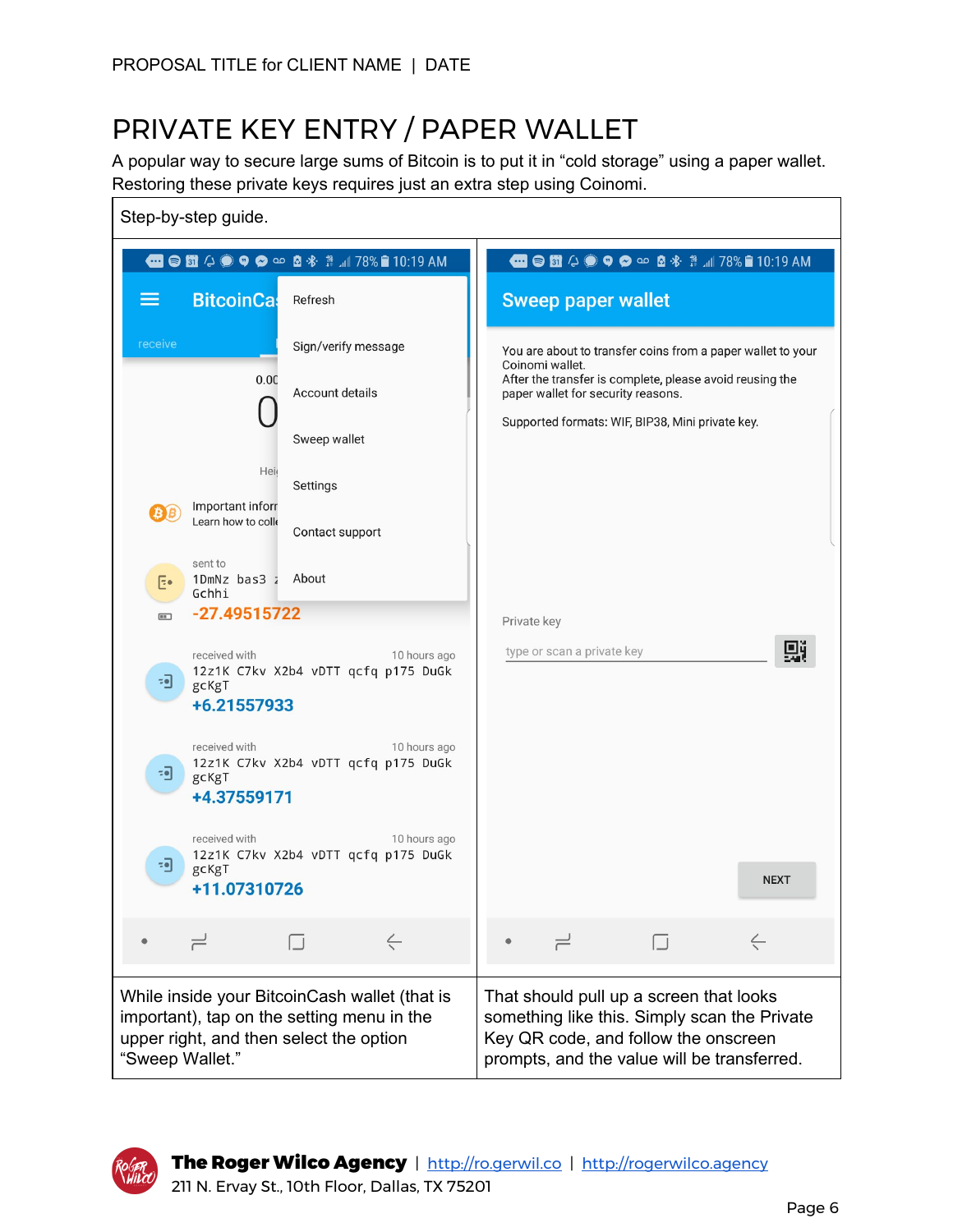## 3 SELLING YOUR BCC

### THIS IS THE EASY PART

At the time of this writing, there are a great many exchanges available that require very little in the way of authentication and verification to fully take advantage of their capabilities.

If you navigate to the **Bitcoin Cash page on Coin [Market](https://coinmarketcap.com/currencies/bitcoin-cash/#markets) Cap**, you'll see quite a few options.

| $\circ$<br>$\leftarrow$ $\rightarrow$ | M Inbox (1,308) - m $x \times x$ The Cathedral and $x \times y$ Messenger<br>$\times$ We Collecting your (1 $\times$ You YoBit.Net<br>C & Secure https://coinmarketcap.com/currencies/bitcoin-cash/#markets |                                       |                                                |                           |                   | x V El Bittrex.com - Wall x V [t] Barista Ventures x V [t] Barista Ventures x V El Roger Wilco Agen x V & Photos - Google F x V © Bitcoin Cash (BC) x<br>☆ / ◎ ● |
|---------------------------------------|-------------------------------------------------------------------------------------------------------------------------------------------------------------------------------------------------------------|---------------------------------------|------------------------------------------------|---------------------------|-------------------|------------------------------------------------------------------------------------------------------------------------------------------------------------------|
| Σ                                     | Market Cap - Trade Volume -                                                                                                                                                                                 | Trending $\star$ Tools $\star$        |                                                |                           |                   | $\alpha$                                                                                                                                                         |
| $\mathbf{f}$                          | Bitcoin Cash (BCH)<br>B                                                                                                                                                                                     |                                       | \$265.37 (-32.84%)<br>0.09251350 BTC (-35.63%) |                           |                   | D<br><b>Dmarket</b>                                                                                                                                              |
| $\overline{Q}$                        | S Website<br>Q Explorer                                                                                                                                                                                     | <b>Market Cap</b>                     | Volume (24h)                                   | <b>Circulating Supply</b> | <b>Max Supply</b> |                                                                                                                                                                  |
| Ó                                     | Q Explorer 2<br>Announcement<br>$\overline{\mathbf{X}}$ Rank 4                                                                                                                                              | \$4,374,070,284<br>1,524,880 BTC      | \$194,239,000<br>67,715 BTC                    | 16,482,788 BCH            | 21,000,000 BCH    | <b>FIRST</b><br><b>CROSS-GAME</b>                                                                                                                                |
|                                       | Mineable Currency                                                                                                                                                                                           |                                       |                                                |                           |                   | <b>TRADING</b><br><b>PLATFORM</b>                                                                                                                                |
| $G^+$                                 | <b>O</b> Social<br>₩ Markets<br>Ill Charts                                                                                                                                                                  | $F$ Tools<br><b>■ Historical Data</b> |                                                |                           |                   |                                                                                                                                                                  |
| 爲                                     | <b>Bitcoin Cash Markets</b>                                                                                                                                                                                 |                                       |                                                |                           |                   | $USD -$                                                                                                                                                          |
| $\mathbf{s}$                          | Pair<br>Source                                                                                                                                                                                              |                                       | Volume (24h)                                   | Price                     | Volume (%)        | <b>Updated</b>                                                                                                                                                   |
|                                       | <b>Bittrex</b>                                                                                                                                                                                              | <b>BCC/BTC</b>                        | \$52,296,200                                   | \$254.36                  | 26.92%            | Recently                                                                                                                                                         |
| $\pmb{\lambda}$                       | <b>Bitfinex</b><br>$\overline{c}$                                                                                                                                                                           | <b>BCH/USD</b>                        | \$20,024,400                                   | \$253.52                  | 10.31%            | Recently                                                                                                                                                         |
|                                       | <b>HitBTC</b><br>3                                                                                                                                                                                          | <b>BCC/BTC</b>                        | \$19,374,600                                   | \$242.38                  | 9.97%             | Recently<br><b>Join Crowdsale</b>                                                                                                                                |
| $\rightarrow -$                       | <b>Bitfinex</b><br>$\overline{4}$                                                                                                                                                                           | <b>BCH/BTC</b>                        | \$19,341,500                                   | \$257.11                  | 9.96%             | Recently                                                                                                                                                         |
|                                       | <b>ViaBTC</b><br>5                                                                                                                                                                                          | <b>BCC/BTC</b>                        | \$12,092,100                                   | \$249.84                  | 6.23%             | Recently                                                                                                                                                         |
|                                       |                                                                                                                                                                                                             | <b>BCH/EUR</b>                        | \$11,500,300                                   | \$308.15                  | 5.92%             | Recently                                                                                                                                                         |
|                                       | 6<br>Kraken                                                                                                                                                                                                 |                                       |                                                |                           |                   |                                                                                                                                                                  |
|                                       | Yunbi                                                                                                                                                                                                       | <b>BCC/CNY</b>                        | \$10,234,000                                   | \$324.39                  | 5.27%             | Recently                                                                                                                                                         |
| E.<br>$\rightarrow$                   | <b>BTER</b><br>8<br>Kraken<br>9                                                                                                                                                                             | <b>BCC/CNY</b><br><b>BCH/USD</b>      | \$8,511,630<br>\$7,854,380                     | \$267.40<br>\$309.94      | 4.38%<br>4.04%    | Recently<br>Recently                                                                                                                                             |

Of the exchanges available, I'd suggest using Bittrex. It has a sometimes confusing UI, but it's the most popular exchange available that allows active deposits and trading of BitcoinCash, so it'll be the best option for immediate liquidation.

Once you've created your account and verified your email and basic information, you'll be able to trade and withdraw with very few limitations. You can proceed to deposit and trade your Bitcoin Cash for any crypto you desire.

From there, it's a simple matter of withdrawing your crypto back to your regular wallets.